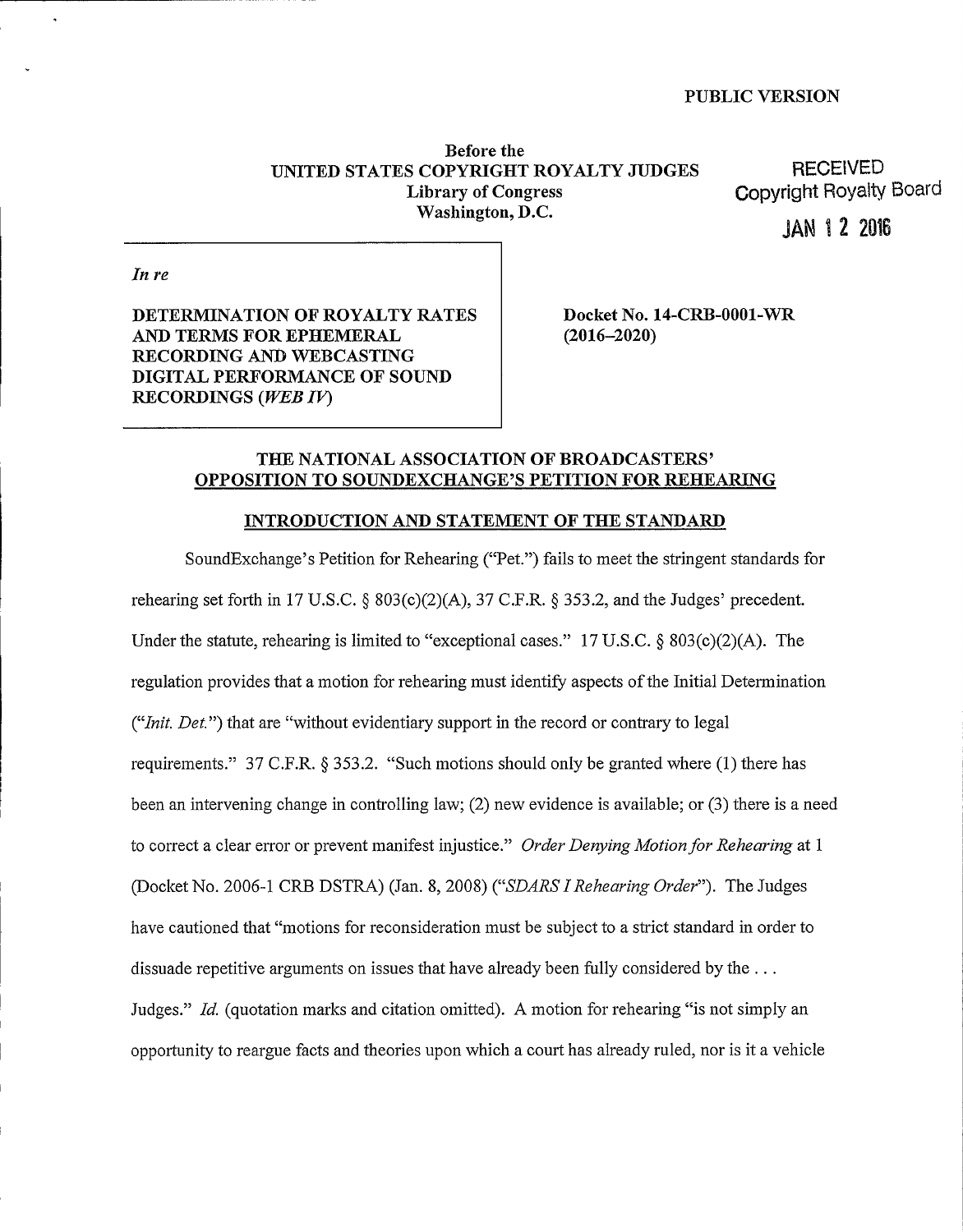for presenting theories and arguments that could have been advanced earlier." Fresh Kist Produce, LLC v. Choi Corp., 251 F. Supp. 2d 138, 140 (D.D.C. 2003) (internal citation omitted).

## ARGUMENT

# I. SoundExchange's Argument that the Judges Improperly Set a Blended Rate Using Owned Rather than Distributed Market Shares Is Economically Wrong, Untimely, and Unsupported by the Evidence.

SoundExchange's first asserted ground for rehearing presents a new theory that SoundExchange never asserted during the proceeding and that is wrong as a matter of economics. Further, SoundExchange's new theory of market share computation is contrary to SoundExchange's own Proposed Findings of Fact, which discussed the share of recordings owned by the majors and cited the same Pandora document upon which the Judges relied. Moreover, there is no basis in the record to quantify distributed shares.

First, the Judges correctly determined that it is more appropriate to weight license fees based on ownership, not distribution. As the Judges recognized, price competition through steering is an important way that a label can increase its revenues and is also a way to import competitive forces into the marketplace. See, e.g., Init. Det. at 117. SoundExchange points to no evidence that an independent label whose recordings are distributed by a major label would be unable to enter into its own direct licenses in order to encourage services to steer towards it. To the contrary, Dr. Rubinfeld's testimony indicates that independents that are distributed by major labels have the option to make their own deals.  $SX Ex. 17, \text{J} 222$  (Rubinfeld Corr. WDT).

Second, in its proposed findings, SoundExchange argued that the majors had a  $[[ \ ] ]$ share oflabel spins on Pandora, relying on Exhibit SX-269, a Pandora Board of Directors document. SX PFF  $\P$  537, 540. SoundExchange's counsel highlighted that exhibit at closing as a  $\begin{bmatrix} 1 & 7/21/15 \text{ Tr. at } \end{bmatrix}$ 

 $\overline{2}$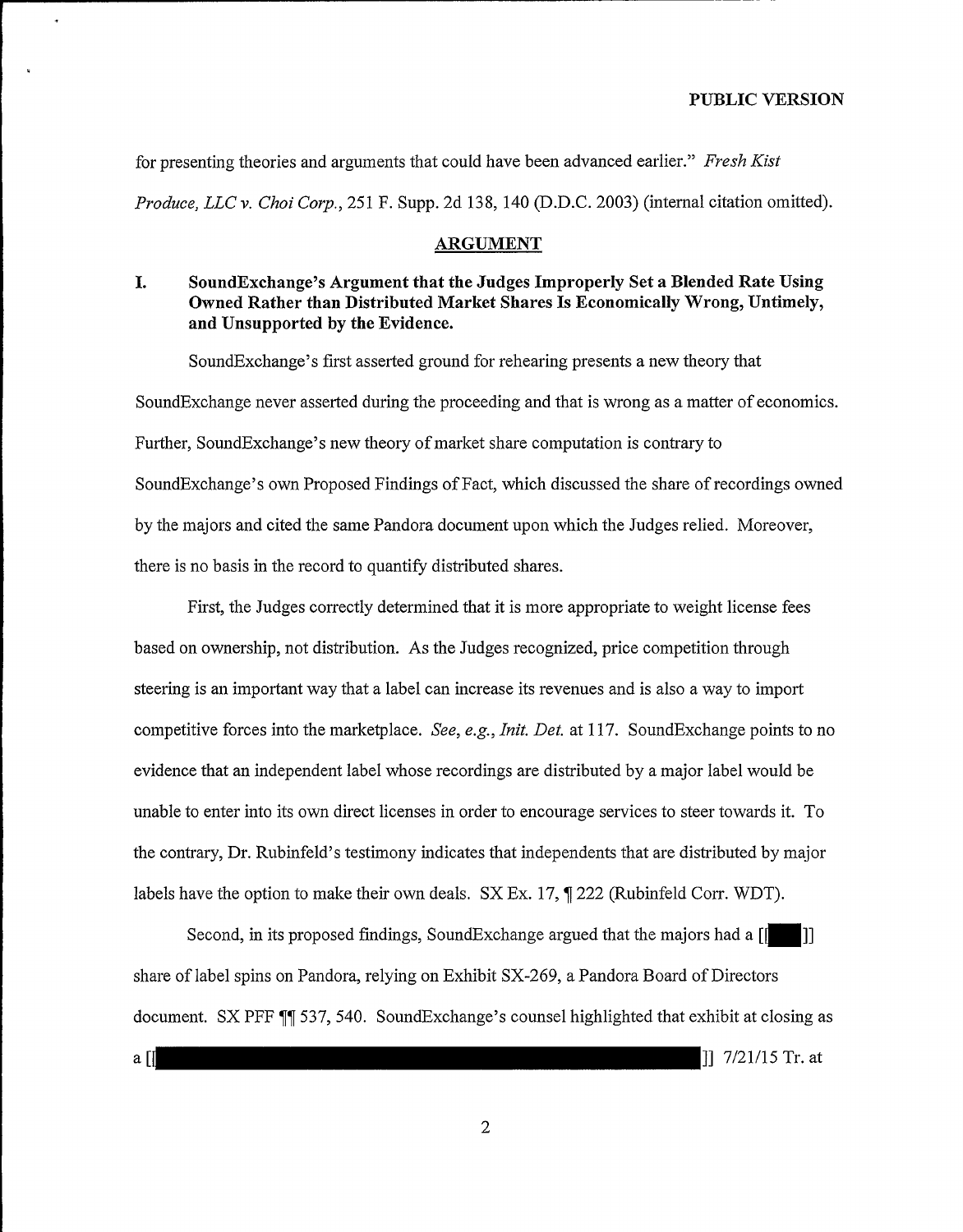7750 (Pomerantz). Pandora, of course, accounts for the overwhelming majority of nonsubscription, noninteractive spins. That very same Pandora document was relied upon by the Judges to measure major label market share as  $\begin{bmatrix} \cdot \\ \cdot \end{bmatrix}$ . See Init. Det. at 200, citing SX Ex. 269. SoundExchange cannot now claim it was error for the Judges to rely upon a document that SoundExchange specifically urged them to rely upon.

SoundExchange did assert in its Proposed Findings that the  $\begin{bmatrix} 1 \\ 1 \end{bmatrix}$  share did not include the percentage of independent label recordings that are licensed and distributed by one of the three majors. SX PFF  $\parallel$  537. But it nowhere sought to quantify the distribution percentage, relying instead on the  $\begin{bmatrix} 1 \\ 1 \end{bmatrix}$  figure in the Pandora document. *Id.* SoundExchange may now wish that it had attempted to quantify that number, but "[m]otions for rehearing do not support a change of tactics for a party to present a new theory of evidence after the trial is concluded." Order Denying Motions for Rehearing at 2, Docket No. 2005-1 CRB DTRA (April 16, 2007).

Third, given the state of the record, SoundExchange could not have quantified the distributed percentage even ifit had wanted to do so. SoundExchange cites three bits of evidence in its Petition, but none supports its position. SoundExchange first cites Darius Van Arman's testimony before Congress. Pet. at 3 (citing SX Ex. 469). But Mr. Van Arman testified that the majors' practice of counting distributed rather than owned shares was "overstated" on its own terms, "misrepresent [ed] their market share," and that "A2IM believes that copyright ownership is the only appropriate market share definition."  $SX Ex. 469$  at 4  $\&$  n.1 (emphasis added). Second, SoundExchange cites note 131 of Dr. Rubinfeld's Corrected WDT. Pet. at <sup>3</sup> (citing SX Ex. 17 n.131). But Dr. Rubinfeld nowhere identifies the majors' distributed share and, while SoundExchange may wish it were otherwise, the articles cited by Dr. Rubinfeld in note 131 are not in evidence. Indeed, the only number actually stated in that footnote is in the title of the

3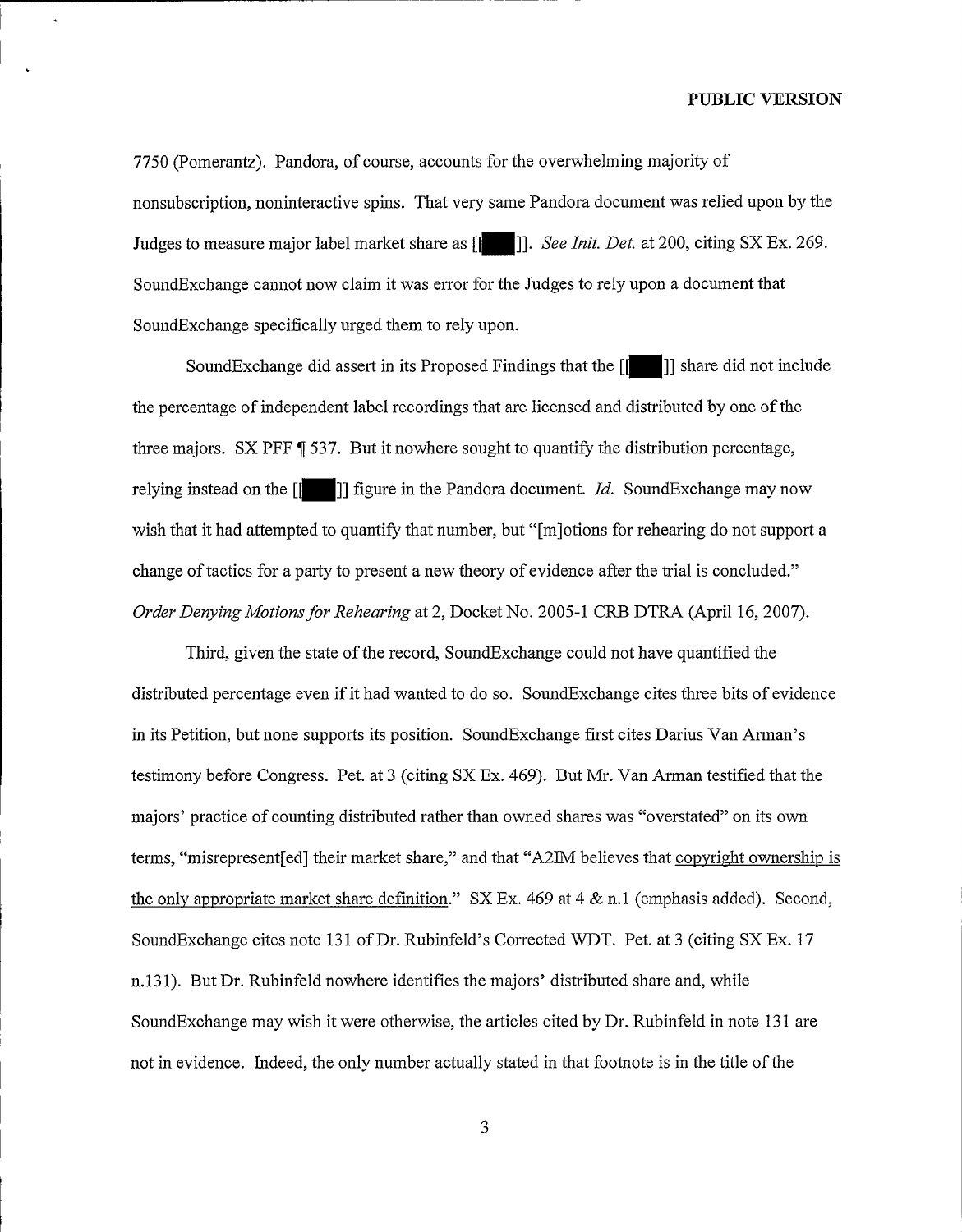A2IM press release, saying that the indie share increased to 34.6% in 2013. Third, SoundExchange cites Professor Katz's quotation of the Web III Remand Decision, for the proposition that the majors "owned" 85% of the sound recordings in 2010. Pet. at 3 (citing NAB Ex. 4000  $\parallel$  70). Whatever the "owned" share was in 2010, the evidence is clear that in 2015 the "owned" share is in the neighborhood ofthe 65% relied upon by the Judges. Thus, Professor Katz's testimony does not support SoundExchange's attempt to use distributed share rather than owned share or provide evidence of the distributed share in 2015.

Fourth, Dr. Rubinfeld testified (independently of the Pandora document) that indies own "nearly 35%" of recordings by sales.  $SX Ex. 17$  T 224 (Rubinfeld Corr. WDT). In computing his own interactive service benchmark, Dr. Rubinfeld concluded that independent labels account for an average of 24% of the streams on interactive services, without specifying whether he was using owned or distributed recordings. See SX PFF  $\parallel$  392, citing SX Ex. 17 (Rubinfeld Corr. WDT)  $\parallel$  225. The 24% - 76% split adopted by Dr. Rubinfeld for his benchmark analysis would still lead to a blended rate of \$0.0017. Moreover, Dr. Rubinfeld's 24% - 76% split came from a simple arithmetic average of the interactive services he reviewed. The overwhelmingly largest service, Spotify, only played recordings from the majors  $\begin{bmatrix} 1 \\ 1 \end{bmatrix}$  of the time. Rubinfeld Corr. WDT App. 1e. Spotify's major/indie split of  $\left[\begin{matrix} \cdot & \cdot & \cdot \\ \cdot & \cdot & \cdot \\ \cdot & \cdot & \cdot \end{matrix}\right]$  would lead to a blended rate of ГÍ  $\mathbf{II}$ .

In short, the Judges correctly weighted rates based on the market share of owned recordings. In any event, SoundExchange failed to provide any evidence or argument on which the Judges could have reliably based a blended rate on distributed market share.

 $\overline{4}$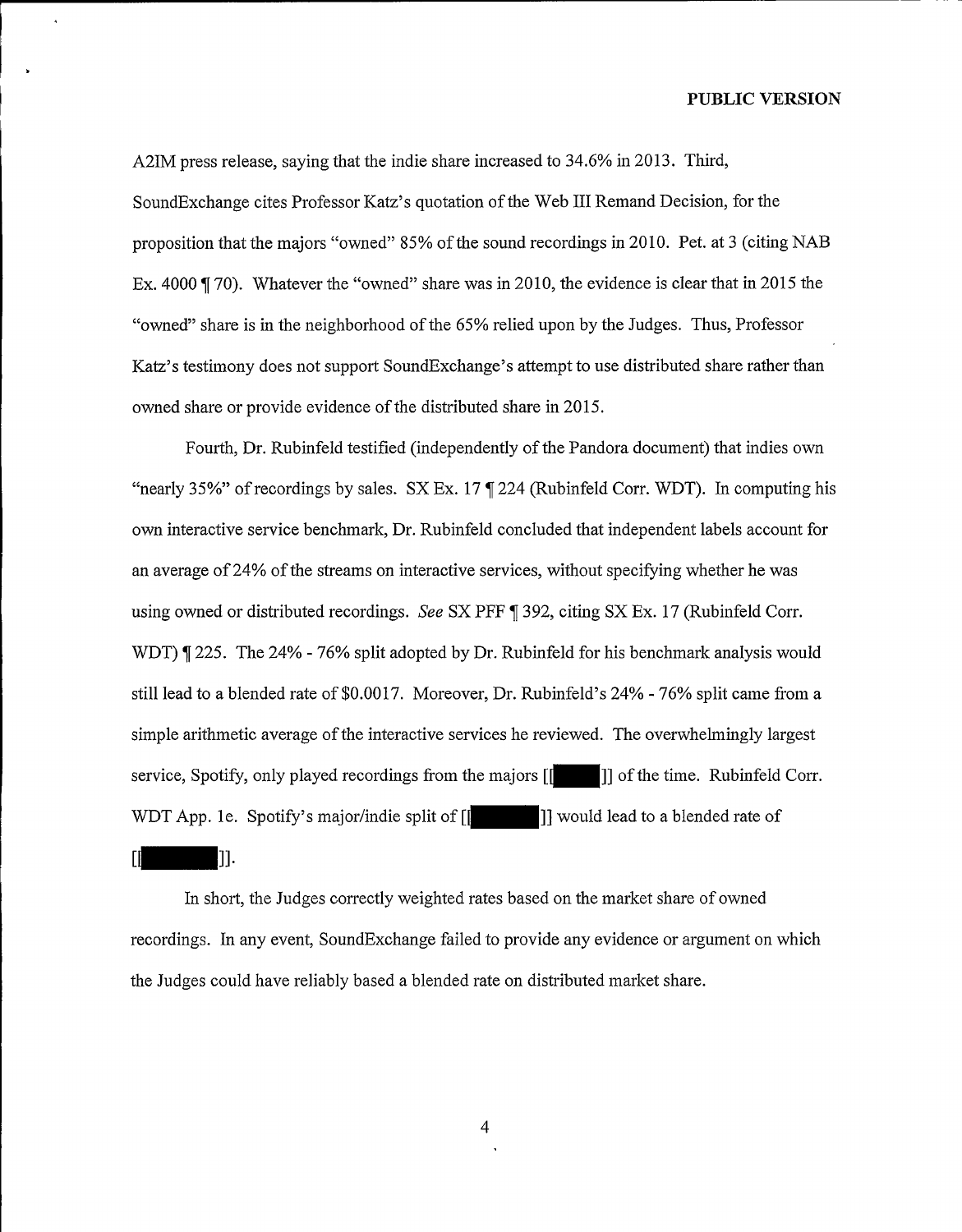#### II. As the Judges Correctly Determined, There Is No Basis for Annual Rate Increases.

SoundExchange's second point is the kind of pure reargument of a thoroughly considered issue that provides no basis for reconsideration under the Judges' precedent. See SDARS I Rehearing Order, at 2.

As in prior proceedings, SoundExchange's rate proposal included automatic step increases for every year of the term. In a nearly two-page discussion entitled "SoundExchange's Proposed Annual Rate Increases from 2016-2020 Are Not Supported by the Evidence," *Init. Det.* at 82-83, the Judges thoroughly debunked this demand. The Judges noted: (i) Dr. Rubinfeld's admission that his argument for linear escalation "was neither based on theory nor on empirical analysis"; (ii) the presence of escalators in some agreements but not others, with no testimony explaining these differences; (iii) the fact that market forces may move rates in either direction, with no record basis for making a credible prediction; and (iv) the possibility that, even if credited, SoundExchange's "convergence" theory could result in interactive rates declining further, rather than noninteractive rates increasing. *Init. Det.* at 83. Thus, the Judges concluded, "the record does not contain a sufficient basis to adopt any prediction about the future direction of noninteractive rates." Id.

Instead of addressing the wealth of evidence supporting this conclusion, SoundExchange focuses on the [ consideration [ ]] agreements and argues that the<br>|] necessarily entails annual rate ir necessarily entails annual rate increases and somehow trumps all of the evidence that caused the Judges to reject such increases. Pet. at 3-5. This argument is both legally and factually unsupported.

First, NAB is unaware of any precedent that suggests that, having determined that a particular agreement is  $\begin{bmatrix} 1 & 1 \end{bmatrix}$ , the Judges must slavishly adopt every aspect of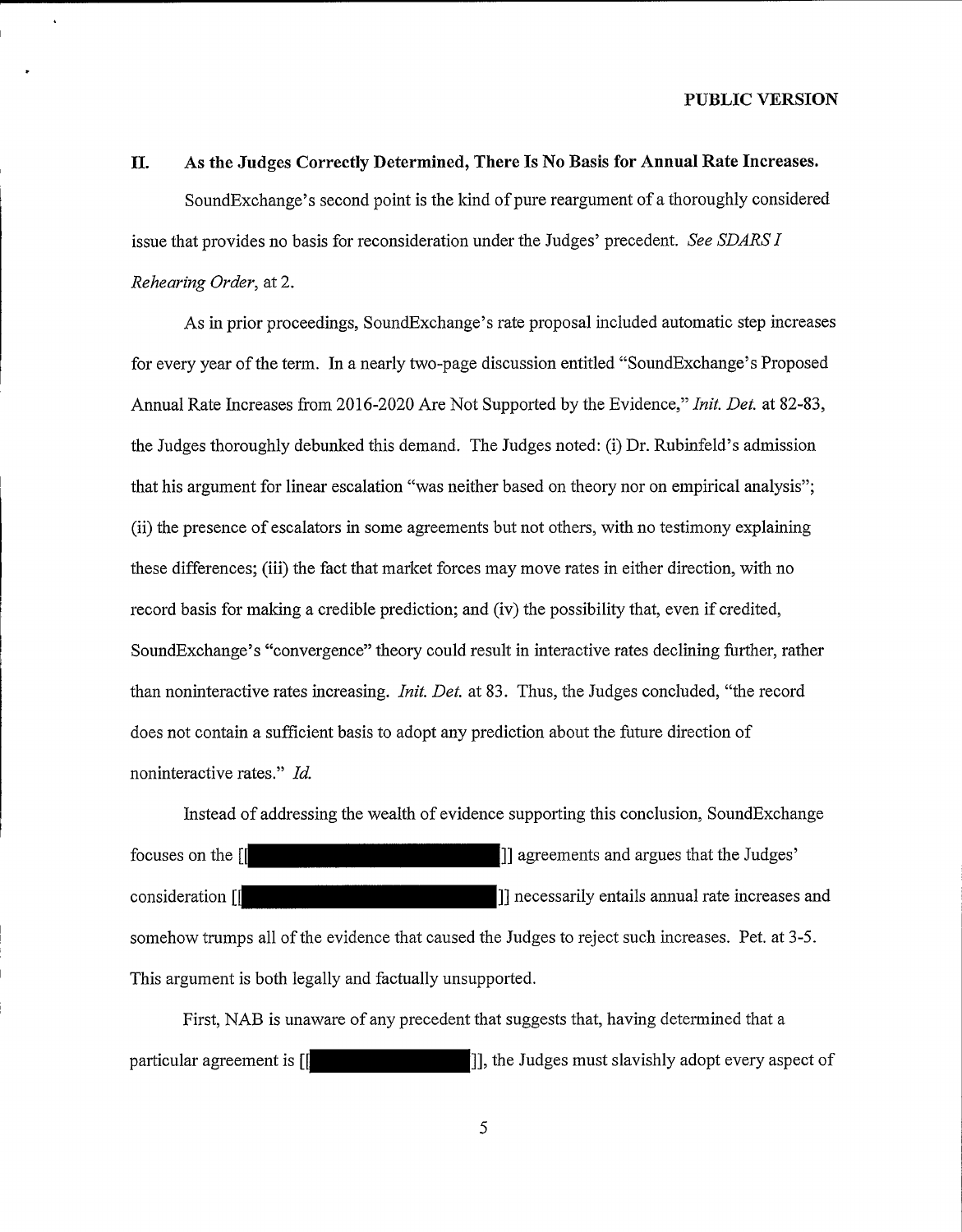| that agreement in their ultimate determination, particularly in the face of other evidence that |
|-------------------------------------------------------------------------------------------------|
| demands a different conclusion. Here, as discussed above, the Judges found that overwhelming    |
| evidence refuted SoundExchange's demand for an automatic escalator. That evidence is not        |
| rendered meaningless by [<br> ]].                                                               |
| Second, Sound Exchange mischaracterizes the provisions of both agreements. From                 |
| reading the Petition, one would gather that both the [[<br> ]]                                  |
| agreements envision continuing annual rate increases. In fact, both agreements [[               |
| ]] agreement, rates [[<br>$\left  \cdot \right $ . In the $\left[ \cdot \right]$                |
| []]. PAN Ex. 5014 at § 3.a.ii. [[                                                               |
|                                                                                                 |
| [] Id. at $\S\S 1.r$ , 3.a.ii, 3.b. Thus, contrary to                                           |
| SoundExchange's position, [[                                                                    |
| [J]. Similarly, as specifically noted by the Judges (at 159) but ignored by SoundExchange,      |
| the headline rates for the [                                                                    |
| [J]. SX-33 at 15. Thus, in addition to being unsupported legally, SoundExchange's               |
| argument for an automatic escalator is refuted even by the agreements upon which                |
|                                                                                                 |

SoundExchange relies. '

<sup>&</sup>lt;sup>1</sup> The automatic escalation sought by SoundExchange exceeds by a factor of nearly three the 2% inflation that the Federal Reserve has set as a target for the economy, and is more than ten times the 0.5% inflation rate for 2015 that the Judges noted in their Initial Determination (at 199). In addition, as the Judges note with respect to interactive services, and notwithstanding SoundExchange's dream ofrapid, perpetual escalation ofrates for sound recordings, prices in the real world go down as well as up. See Init. Det. at 82 (observing that "the record evidence indicates that rates in SoundExchange's own proposed benchmark market, interactive streaming services, have *decreased* in recent years" and citing to admissions of SoundExchange's expert) (emphasis in original).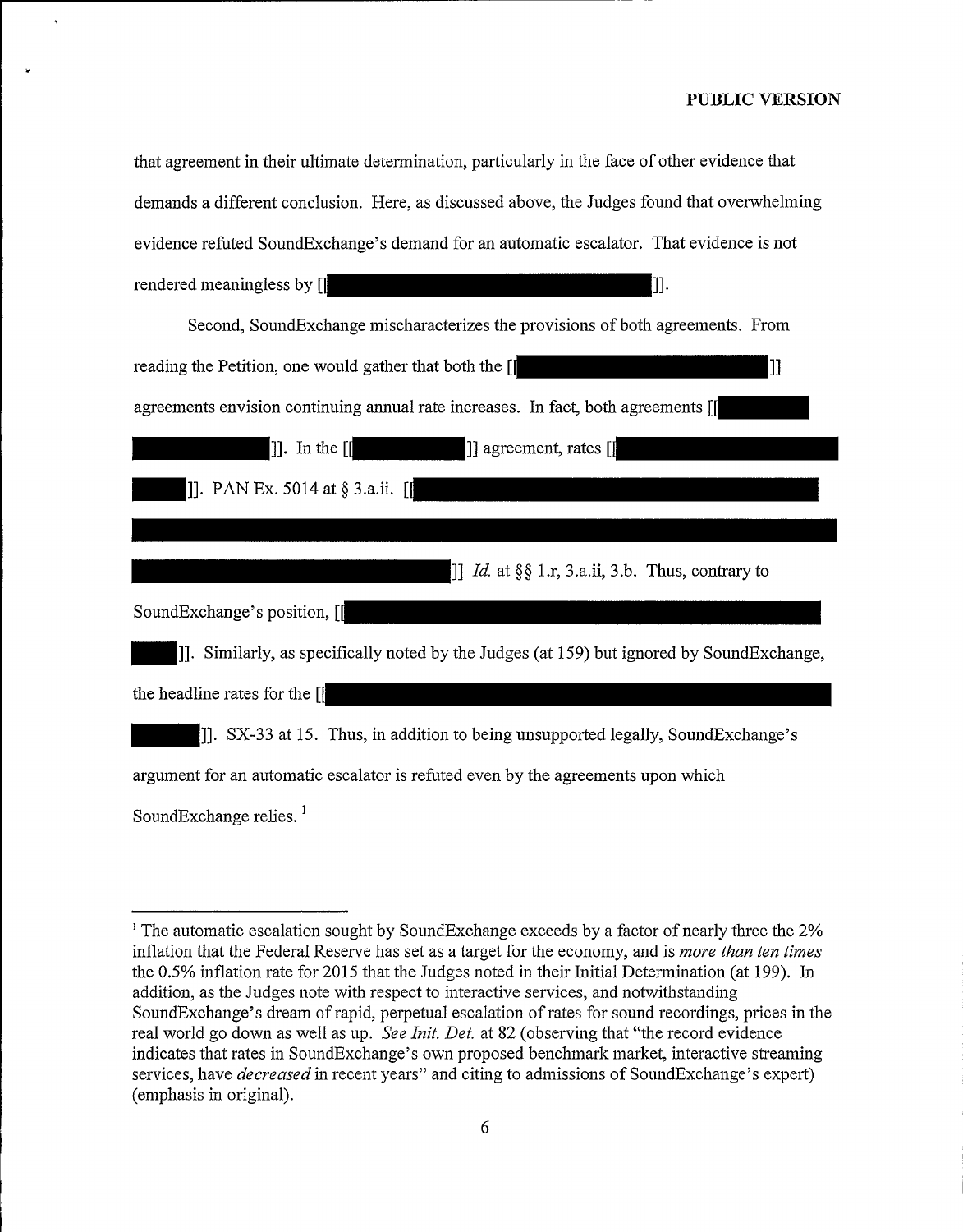# III. SoundExchange's Arguments Concerning the Shadow ofthe Statutory License Simply Rehash Arguments that the Judges Have Rejected.

SoundExchange's third point  $-$  concerning the "shadow" of the statutory rate  $-$  likewise is nothing more than reargument of a point that was thoroughly addressed and considered by the Judges in their decision. It provides no basis for reconsideration.

The parties argued extensively about the effect of the statutory rate on the various benchmarks at issue. The Services demonstrated that the statutory rate pulled negotiated rates up to levels higher than they would have been absent the statutory license. See, e.g., Pandora PFF **1164-71** (showing how Pandora/Merlin rates were pulled up by the shadow of the statutory license); NAB PFF ¶ 218 (same); *id*. ¶¶ 234-39 (discussing effect of shadow generally). SoundExchange argued the opposite. The Judges weighed all ofthis evidence and found that it did not support a conclusion that the Pandora/Merlin and iHeart/Warner benchmark agreements required adjustment to account for the effects of the shadow. Init. Det. at 32-35.

SoundExchange simply argues that the Judges should have adopted its view, reiterating the citations to its Proposed Findings. See, e.g., Pet. at 6 (rearguing SoundExchange's Proposed Findings); *id.* at 7 (reiterating its argument that Professor Talley was correct). Such arguments are not a basis to grant rehearing. SDARS I Rehearing Order at 2 ("[M]otions for reconsideration must be subject to a strict standard in order to dissuade repetitive arguments on issues that have already been fully considered by the Board [Judgesj." (quotation marks and citation omitted)).

SoundExchange's argument that the rates set out in the Pandora/Merlin and iHeart/Warner agreements were not representative of "the rates to which, absent special circumstances, most willing buyers and willing sellers would agree," Pet. at 7, again reprises arguments that SoundExchange has already made. See, e.g., SX PFF Part VIII.B.2 (arguing that Pandora/Merlin agreement is "Not Representative of the Broader Market"); id. Part IV.D (arguing that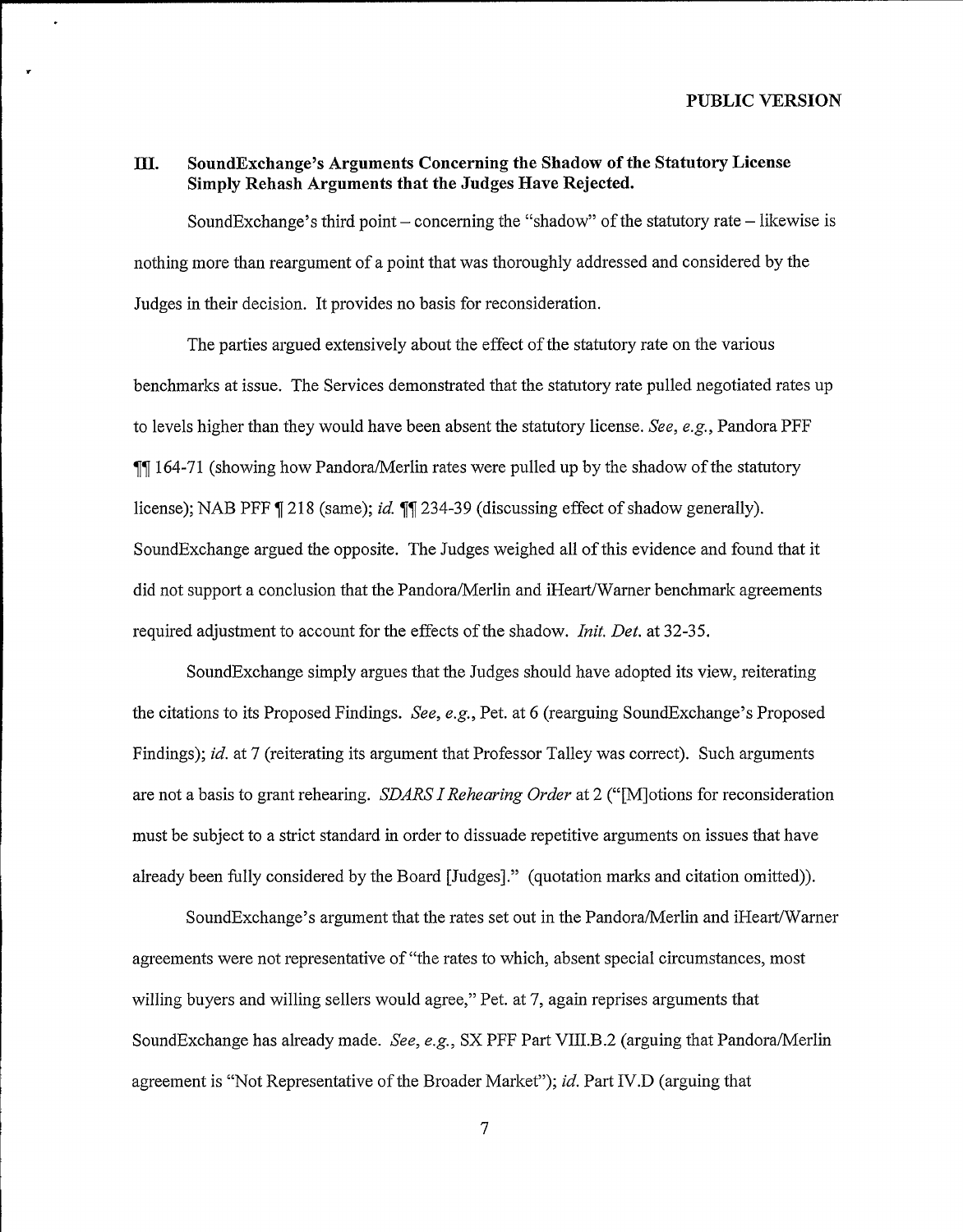Pandora/Merlin agreement is not "Representative OfThe Rates and Terms Most Willing Buyers

And Willing Sellers Would Agree Upon"); id. 1763 n.27 ([1]

]]); *id*.  $\P$  853-54 (arguing that the

iHeart/Warner deal cannot be replicated across the industry). It is not ground for rehearing.

Notably, SoundExchange also fails to state the correct standard, which contemplates rates to which most willing buyers and willing sellers would agree in an effectively competitive market. See, e.g., *Init. Det.* at 37-42. The Judges examined this issue and concluded that their chosen benchmark agreements reflected competitive forces. See, e.g., id. at 115-23, 158.<sup>2</sup>

# IV. SoundExchange's Other Asserted "Errors" Do Not Justify Rehearing, But NAB Agrees that the CPI Mechanism Should Be Clarified.

# A. NAB Supports Clarification that Any CPI Inflation Adjustment Should Be Based on Cumulative Inflation.

Using a hypothetical CPI figure of 2.94%, SoundExchange argues that, if the inflation adjustment were conducted separately each year, there would be no rate adjustment during the term because each year the \$0.0017 would be increased to \$0.00174998, which would round down to \$0.0017. Similarly, however, if the CPI rate were 2.95%, the calculated outcome would be \$0.00175015, and would be rounded up to \$0.0018. Ifthis happened repeatedly, the rate would end up far above where it should be. NAB expects that such a result (in either direction) was not intended and therefore agrees that the Judges should clarify that any CPI adjustment should reflect cumulative inflation using the Consumer Price Index (for all consumers and for all items) (CPI-U) from the most recent CPI-U published by the Secretary of Labor before December

<sup>&</sup>lt;sup>2</sup> To the extent SoundExchange is arguing that it is inappropriate to set rates based on two agreements, that argument has long been rejected. The Librarian held in  $Web I$  that it can be appropriate to set rates based on a single agreement. Web I Final Rule and Order, 67 Fed. Reg. 45,240, 45,248-249, Docket No. 2000-9 CARP DTRA <sup>1</sup> & 2) (accepting the CARP's reliance on a single agreement between Yahoo! and the RIAA to set rates).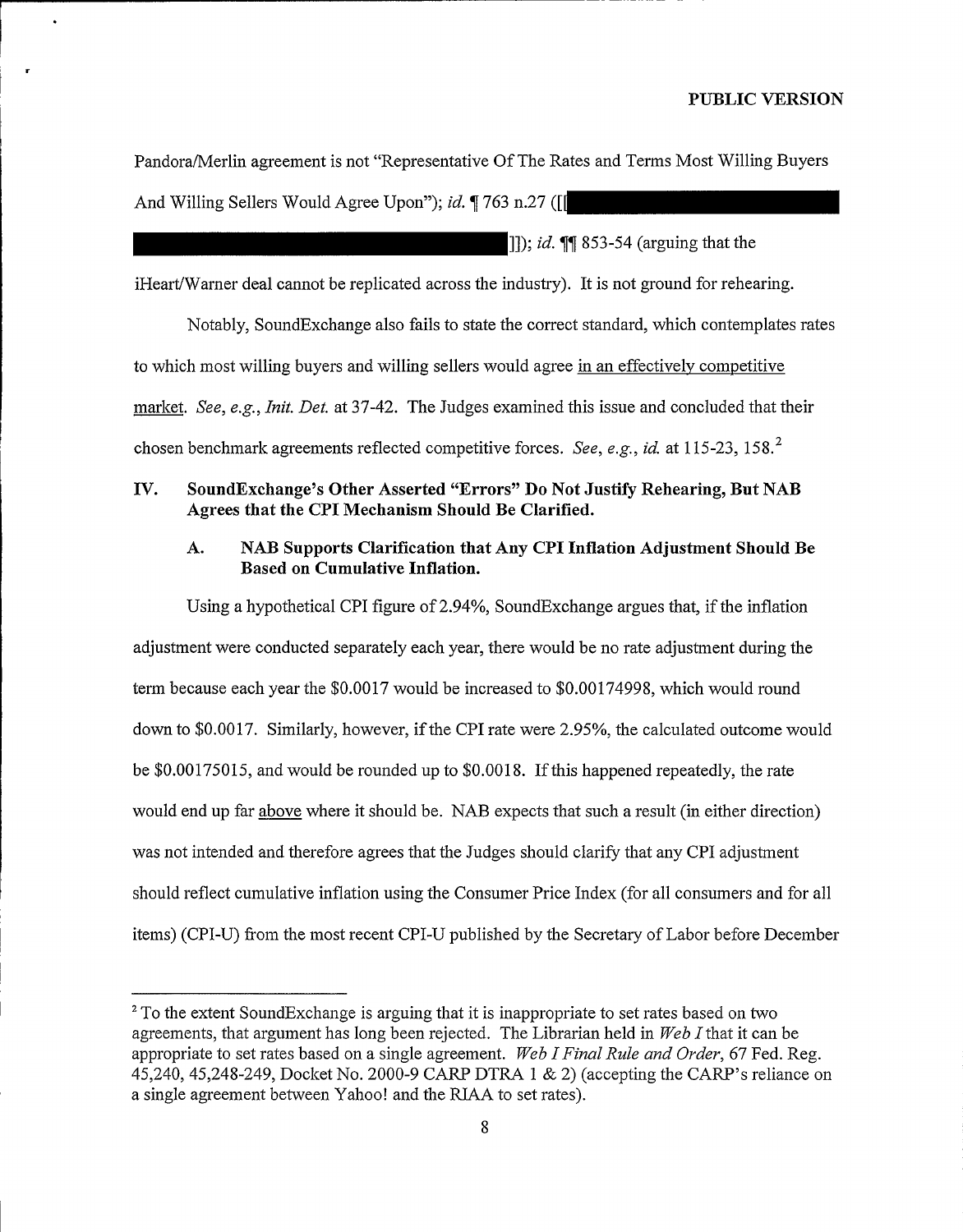<sup>1</sup> of 2015 to the most recent Consumer Price Index (for all consumers and for all items) (CPI-U) published by the Secretary of Labor before December 1 of the year preceding the applicable year.

# B. The Judges Properly Required that Auditors Be CPAs Licensed in the Jurisdiction.

The Judges have now rejected for a second time SoundExchange's attempt to remove the requirement that audits be performed by a CPA from the regulations. See Init. Det. at 193-94 ("SoundExchange has argued in past proceedings for a change to allow in-house auditors to perform audits. The Judges rejected that change. For the same reasons, they do not adopt a change to the requirement that the auditor be a CPA") (citation to  $Web\ II$  omitted). In fact, the Judges strengthened the provision by "further insert [ing] the qualifier 'independent' into the definition of 'Oualified Auditor' for the sake of regulatory efficiency" and "adopt [ing] language proposed by the NAB and NRBMLC concer[n]ing the licensing of an auditor." Id.

SoundExchange complains that this latter change is unsupported by record evidence. Pet. at 8. But Professor Weil explained that one advantage of having a CPA conduct an audit is that "CPAs are governed by the principles, rules, and requirements promulgated by their applicable state accountancy boards and the professional organizations with which they affiliate, including state CPA organizations." NAB Ex. 4011 at 11 (Weil WRT). In discussing the consequences that could be faced by an unqualified CPA who conducted an audit, Professor Weil testified that "[i]n addition to sanctions that may be imposed by the AICPA and state professional societies, state accountancy boards may also take action with respect to the CPA's license." Id. at <sup>13</sup> n.16. The language at issue helps to ensure the efficacy of these protections by requiring that the CPA conducting the audit be licensed in the jurisdiction and thereby subject to applicable state authorities. This is an eminently reasonable requirement, as the Judges determined, and should not be removed. For all the reasons that the CPA requirement is important, as the Judges have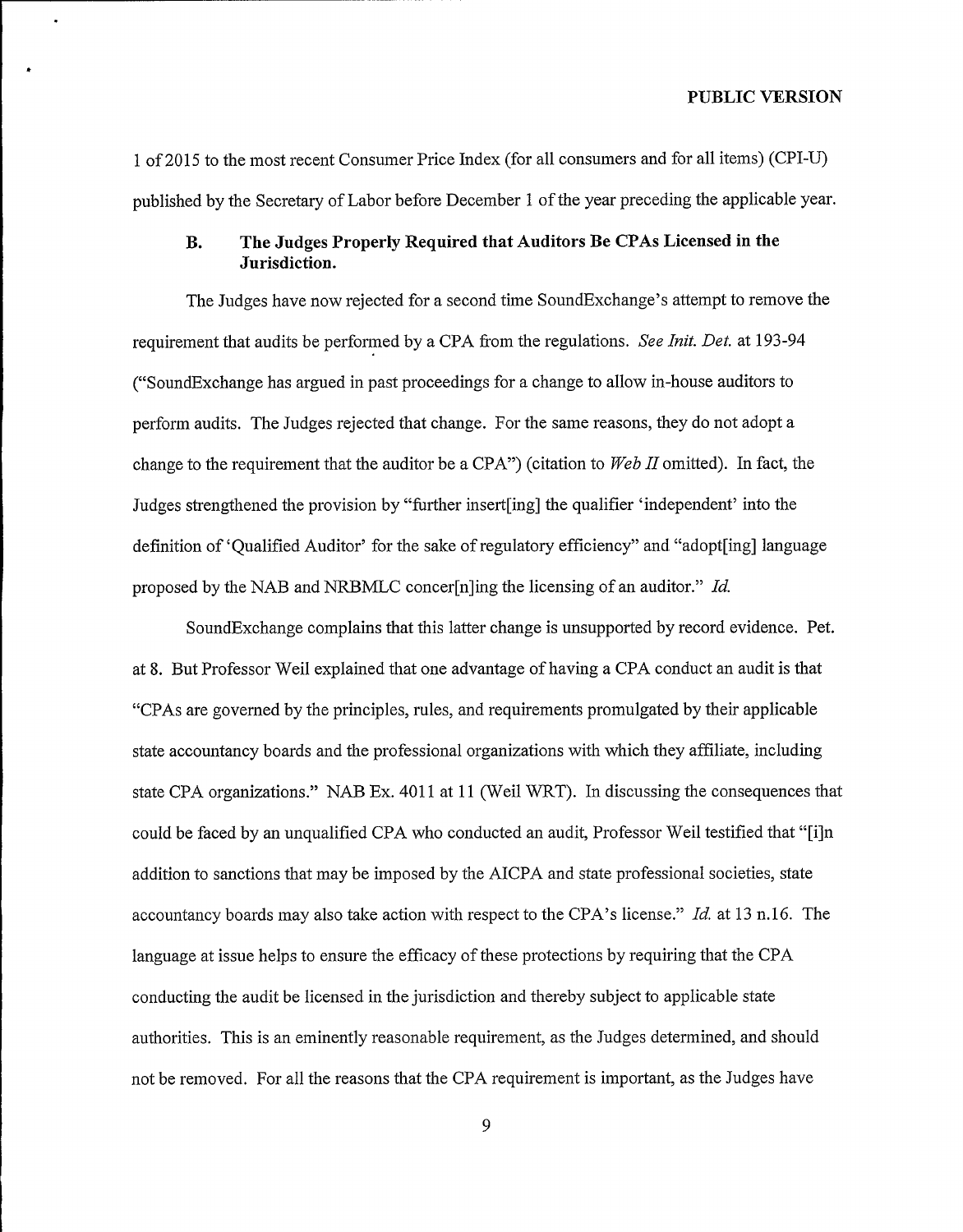repeatedly determined, that requirement should be tied to the jurisdiction where the audit takes place, not some potentially random state that has no relationship to the audit at issue.

## C. Asserted "Additional Errors" (Petition at 9-10)

In the final section of the Petition, SoundExchange briefly addresses what it terms "Additional Errors" in the Judges' Initial Determination. NAB submits that SoundExchange's brief discussion ofthese issues does not demonstrate manifest injustice or clear error, or that this is an "exceptional case." Beyond that, NAB takes no position as to the First (holding period), Second (number of audits), and Fourth (definition of Commercial Webcaster) assertions of error in this section of the Petition.

Contrary to SoundExchange's Third assertion of error, the Judges were correct to provide a credit, with interest, for overpayments discovered during audits. An independent audit is a twoway street and imposes significant burdens on its subject. If SoundExchange imposes such a burden in a case where the licensee has overpaid and SoundExchange has had the use of those funds, the licensee should recover its overpayment plus interest, as SoundExchange would recover interest in the event of an underpayment.

Finally, in a catchall section, SoundExchange complains of unidentified language changes to various regulatory provisions. Pet. at 10  $\&$  n.16. SoundExchange does not identify the specific language about which it complains or explain why this language constitutes manifest error. Thus, SoundExchange has not met the requirements of 37 C.F.R. \$ 380.2, which mandates a statement ofthe aspects ofthe determination believed to be without evidentiary support. The NAB otherwise defers any response as permitted by the Judges in their January 11, 2016 Order.

For the foregoing reasons, the Petition should be denied, except for a clarification of the CPI adjustment, as set out above.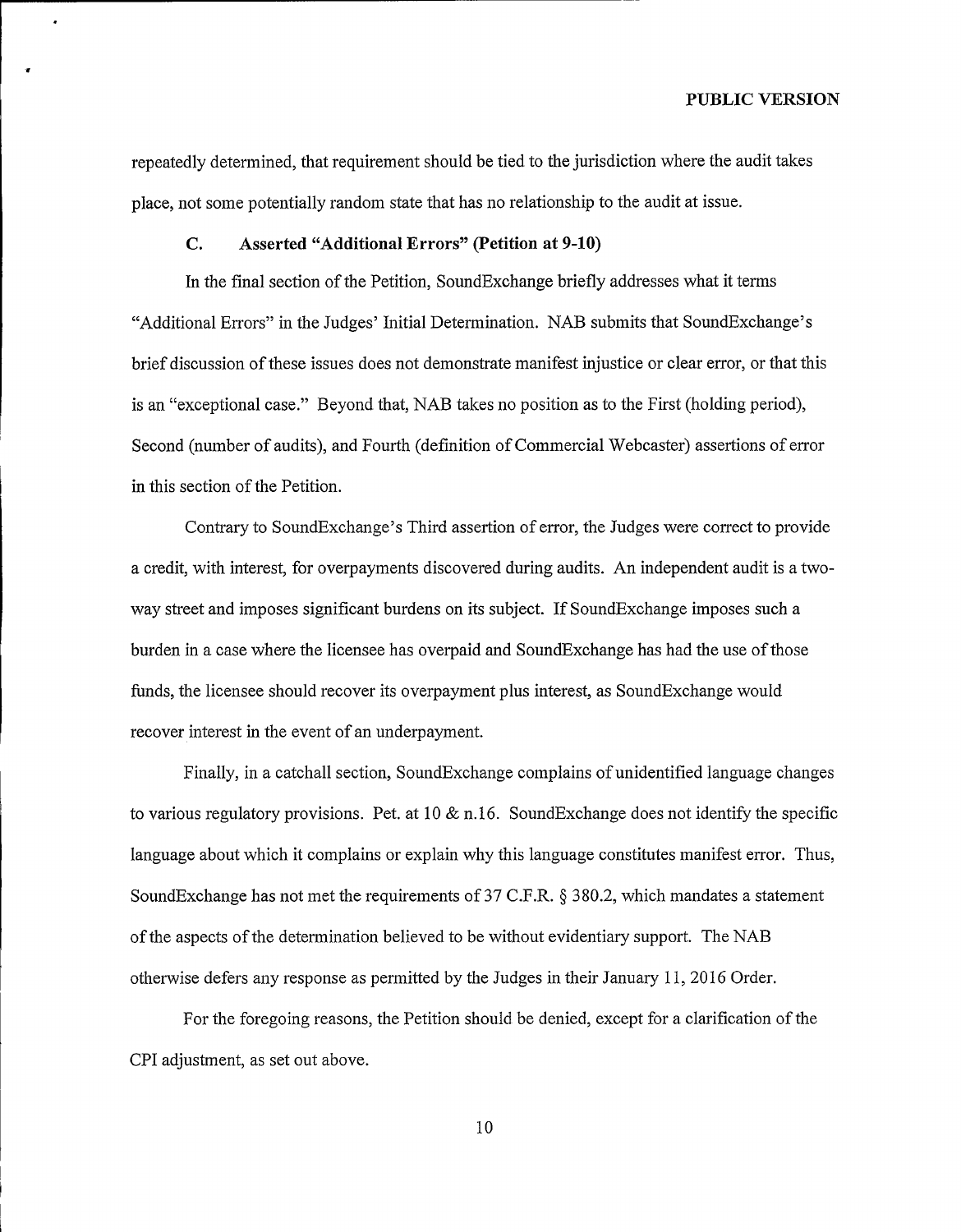Respectfully submitted,

/s/ Bruce G. Joseph Bruce 6. Joseph (D.C. Bar No. 338236) Karyn K. Ablin (D.C. Bar No. 454473) Michael L. Sturm (D.C. Bar No. 422338) Jennifer L. Elgin (D.C. Bar No. 432975) Christopher M. Mills (D.C. Bar No. 492840) WILEY REIN LLP 1776 K St. NW Washington, DC 20006 Phone: 202-719-7000 Facsimile: 202-719-7049 BJoseph@wileyrein.com KAblin@wileyrein.com MSturm@wileyrein.com<br>JElgin@wileyrein.com CMills@wileyrein.com

Counsel for the National Association of Broadcasters

January 12, 2016

 $\bullet$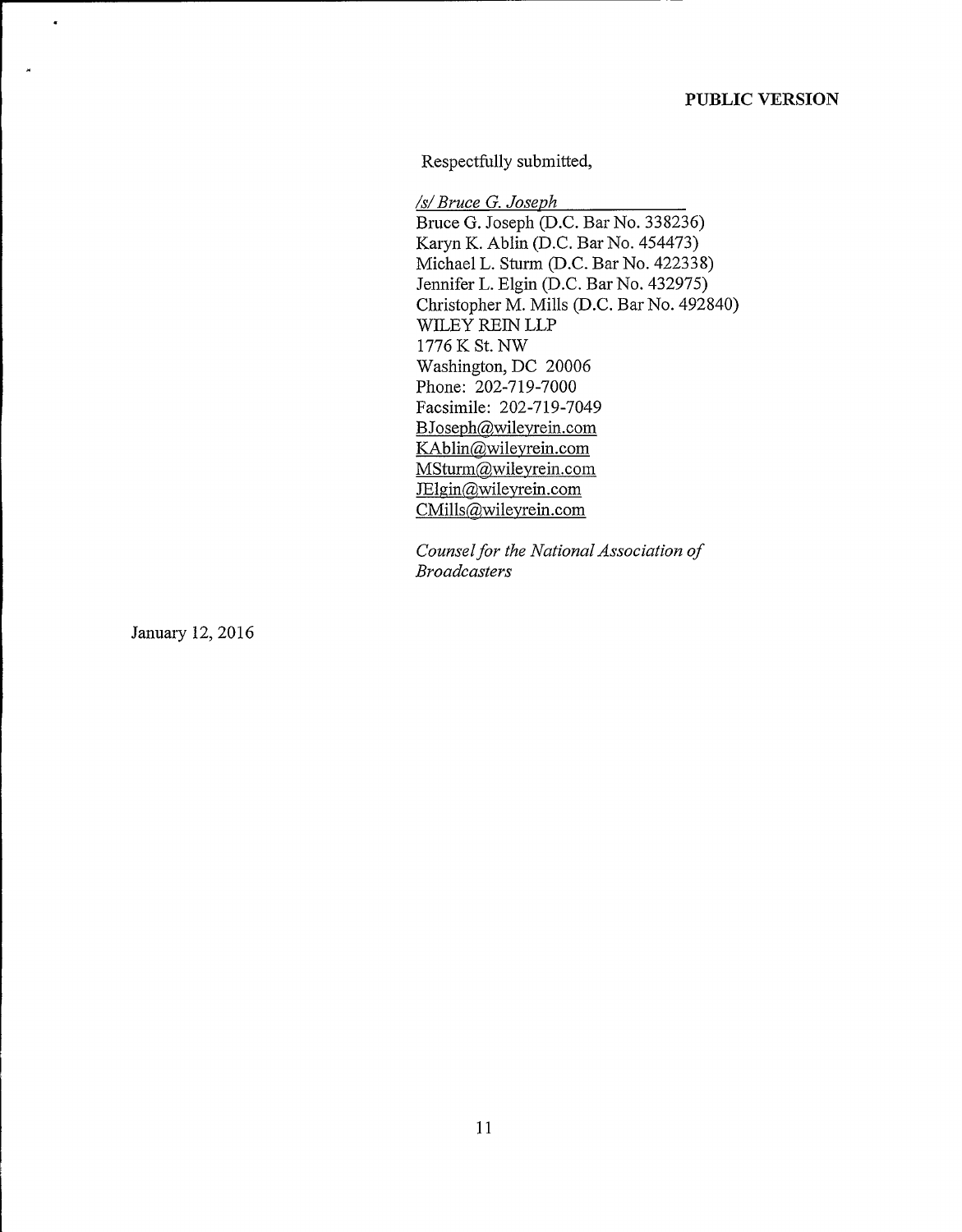$\label{eq:2} \frac{1}{\sqrt{2}}\sum_{i=1}^n\frac{1}{\sqrt{2}}\sum_{i=1}^n\frac{1}{\sqrt{2}}\sum_{i=1}^n\frac{1}{\sqrt{2}}\sum_{i=1}^n\frac{1}{\sqrt{2}}\sum_{i=1}^n\frac{1}{\sqrt{2}}\sum_{i=1}^n\frac{1}{\sqrt{2}}\sum_{i=1}^n\frac{1}{\sqrt{2}}\sum_{i=1}^n\frac{1}{\sqrt{2}}\sum_{i=1}^n\frac{1}{\sqrt{2}}\sum_{i=1}^n\frac{1}{\sqrt{2}}\sum_{i=1}^n\frac{1$ 

J.

 $\cdot$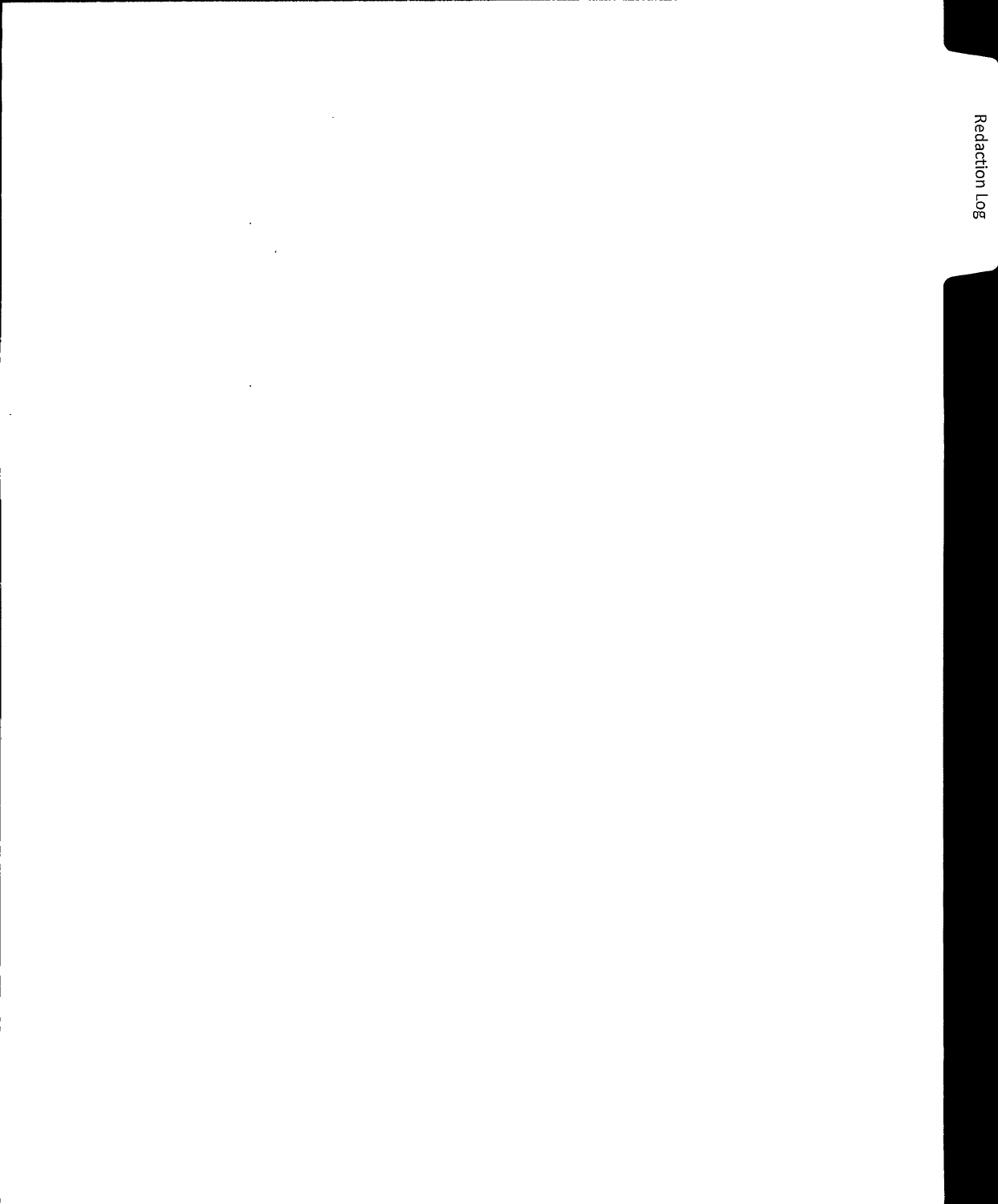# NAB Opposition to SoundExchange's Petition For Rehearing Redaction Los

 $\boldsymbol{\dot{\mathbf{y}}}$ 

| Page, Line   | <b>Description</b>                                                                                                                               |
|--------------|--------------------------------------------------------------------------------------------------------------------------------------------------|
| Pg. 2, 1. 21 | Information designated RESTRICTED by Pandora, contained in a Pandora<br>Board of Directors document.                                             |
| Pg. 2, l. 24 | Information from the Web IV Hearing transcript designated as<br>RESTRICTED during session.                                                       |
| Pg. 3, 1.3   | Information designated RESTRICTED by Pandora, contained in a Pandora<br>Board of Directors document.                                             |
| Pg. 3, 1.6   | Information designated RESTRICTED by Pandora, contained in a Pandora<br>Board of Directors document.                                             |
| Pg. 3, 1.9   | Information designated RESTRICTED by Pandora, contained in a Pandora<br>Board of Directors document.                                             |
| Pg. 4, 1. 16 | Reflects information designated RESTRICTED by SoundExchange.<br>Information reflects performance data of Spotify and other services.             |
| Pg. 4, 1. 17 | Reflects information designated RESTRICTED by SoundExchange.<br>Information reflects performance data of Spotify and other services.             |
| Pg. 4, 1. 18 | Reflects information designated RESTRICTED by SoundExchange.<br>Information reflects performance data of Spotify and other services.             |
| Pg. 5, l. 18 | Reflects information designated RESTRICTED by other parties in this<br>matter. Information reflects the terms of record label/service agreement. |
| Pg. 5, 1.19  | Reflects information designated RESTRICTED by other parties in this<br>matter. Information reflects the terms of record label/service agreement. |
| Pg. 5, 1. 23 | Reflects information designated RESTRICTED by other parties in this<br>matter. Information reflects the terms of record label/service agreement. |
| Pg. 6, l. 4  | Reflects information designated RESTRICTED by other parties in this<br>matter. Information reflects the terms of record label/service agreement. |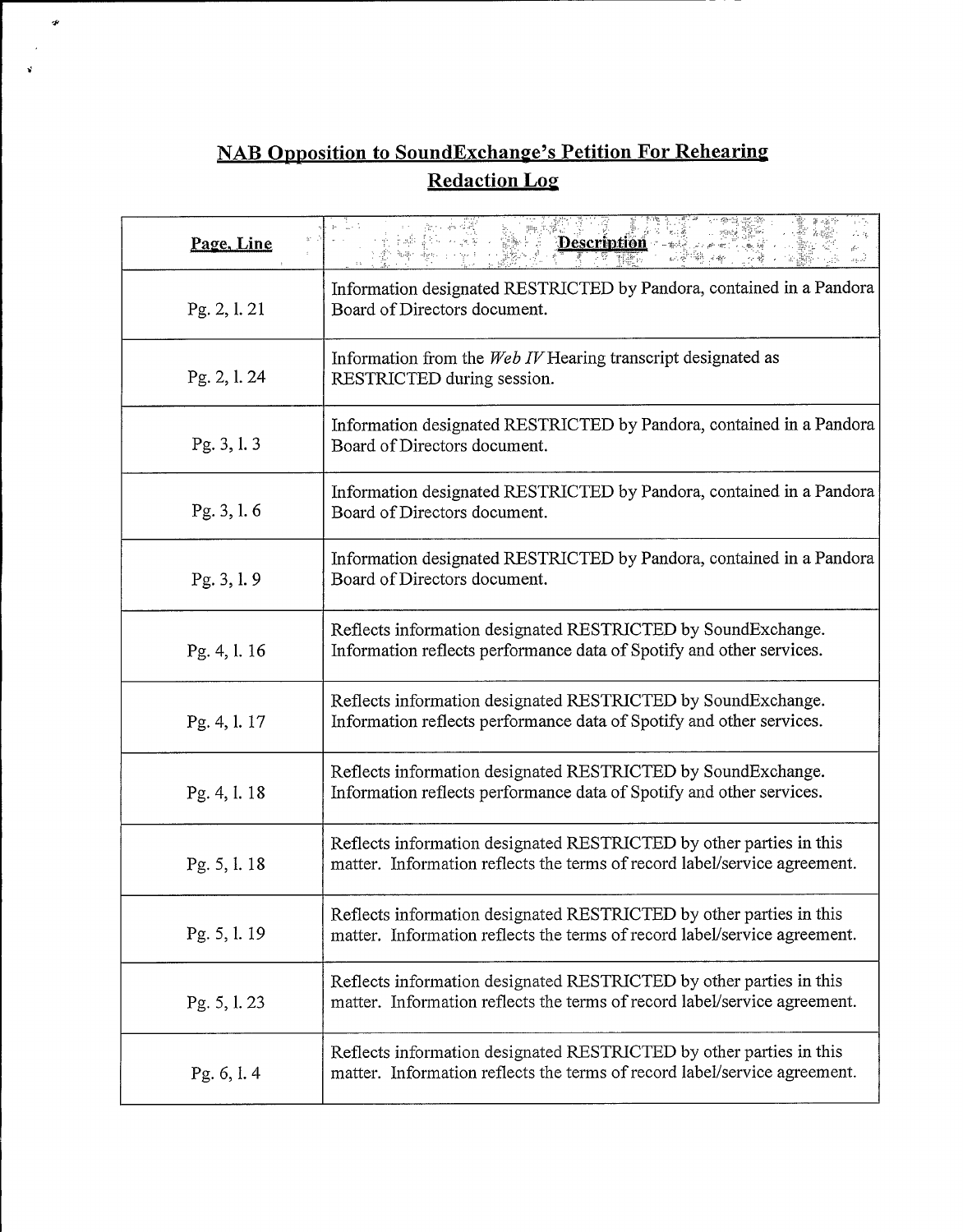| Pg. 6, l. 6      | Reflects information designated RESTRICTED by other parties in this<br>matter. Information reflects the terms of record label/service agreement.                                                                                            |
|------------------|---------------------------------------------------------------------------------------------------------------------------------------------------------------------------------------------------------------------------------------------|
| Pg. 6, ll. 7-8   | Reflects information designated RESTRICTED by other parties in this<br>matter. Information reflects the terms of record label/service agreement.                                                                                            |
| Pg. 6, 1.8       | Reflects information designated RESTRICTED by other parties in this<br>matter. Information reflects the terms of record label/service agreement.                                                                                            |
| Pg. 6, ll. 8-9   | Reflects information designated RESTRICTED by other parties in this<br>matter. Information reflects the terms of record label/service agreement.                                                                                            |
| Pg. 6, ll. 9-11  | Reflects information designated RESTRICTED by other parties in this<br>matter. Information reflects the terms of record label/service agreement.                                                                                            |
| Pg. 6, ll. 12-13 | Reflects information designated RESTRICTED by other parties in this<br>matter. Information reflects the terms of record label/service agreement.                                                                                            |
| Pg. 6, ll. 14-15 | Reflects information designated RESTRICTED by other parties in this<br>matter. Information reflects the terms of record label/service agreement.                                                                                            |
| Pg. 8, ll. 2-3   | Reflects information designated RESTRICTED by SoundExchange and<br>quotation from the Web IV Hearing transcript designated as RESTRICTED<br>during session. Information reflects the reasons for the business decisions<br>of major labels. |

 $\epsilon$ 

 $\frac{1}{\Gamma}$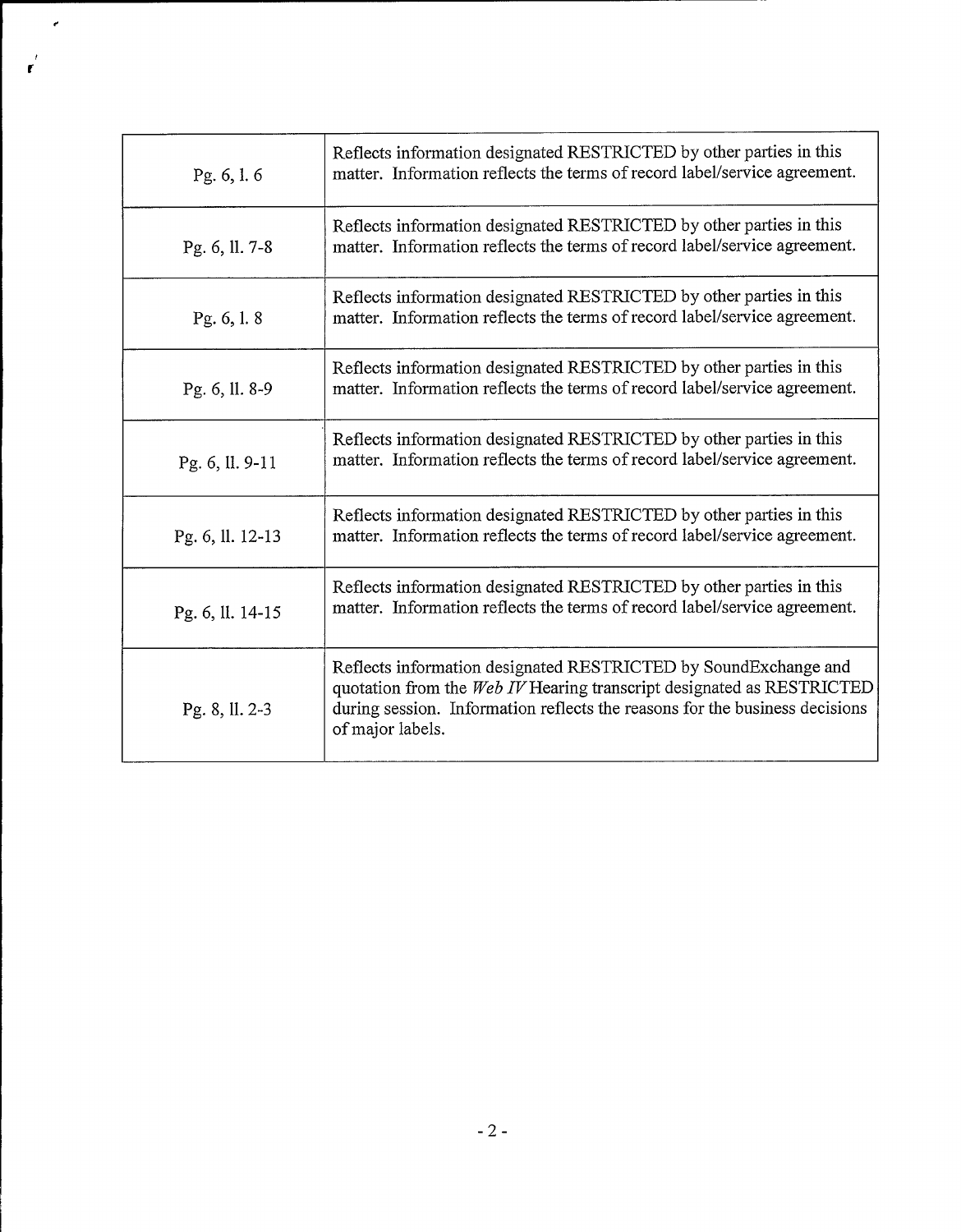# CERTIFICATE OF SERVICE

I hereby certify that on January 12, 2016, I caused copies ofthe foregoing document to be

served via email on the following parties, which have consented to email service:

 $\overline{r}$ 

| Cynthia Greer<br>Sirius XM Radio, Inc.<br>1500 Eckington Place, NE<br>Washington, DC 20002<br>cynthia.greer@siriusxm.com<br>P: 202-380-1476<br>F: 202-380-4592                                                                    | Patrick Donnelly<br>Sirius XM Radio, Inc.<br>1221 Avenue of the Americas<br>36th Floor<br>New York, NY 10020<br>patrick.donnelly@siriusxm.com<br>P: 212-584-5100                                                                                                              |
|-----------------------------------------------------------------------------------------------------------------------------------------------------------------------------------------------------------------------------------|-------------------------------------------------------------------------------------------------------------------------------------------------------------------------------------------------------------------------------------------------------------------------------|
| Sirius XM Radio Inc.                                                                                                                                                                                                              | F: 212-584-5200<br>Sirius XM Radio Inc.                                                                                                                                                                                                                                       |
| Paul Fakler<br>Martin Cunniff<br>Jackson Toof<br>Arent Fox LLP<br>1675 Broadway<br>New York, NY 10019<br>Paul.Fakler@arentfox.com<br>Martin.Cunniff@arentfox.com<br>Jackson.Toof@arentfox.com<br>Counsel for Sirius XM Radio Inc. | Gary Greenstein<br>Wilson Sonsini Goodrich & Rosati<br>1700 K Street, NW, 5th Floor<br>Washington, DC 20006<br>ggreenstein@wsgr.com<br>P: 202-973-8849<br>F: 202-973-8899<br>Counsel for Pandora Media, Inc.                                                                  |
| Christopher Harrison<br>Pandora Media, Inc.<br>2101 Webster Street, Suite 1650<br>Oakland, CA 94612<br>charrison@pandora.com<br>P: 510-858-3049<br>F: 510-451-4286<br>Pandora Media, Inc.                                         | R. Bruce Rich<br><b>Todd Larson</b><br>Jacob B. Ebin<br>Weil, Gotshal & Manges LLP<br>767 Fifth Avenue<br>New York, NY 10153<br>r.bruce.rich@weil.com<br>todd.larson@weil.com<br>jacob.ebin@weil.com<br>P: 212-310-8170<br>F: 212-310-8007<br>Counsel for Pandora Media, Inc. |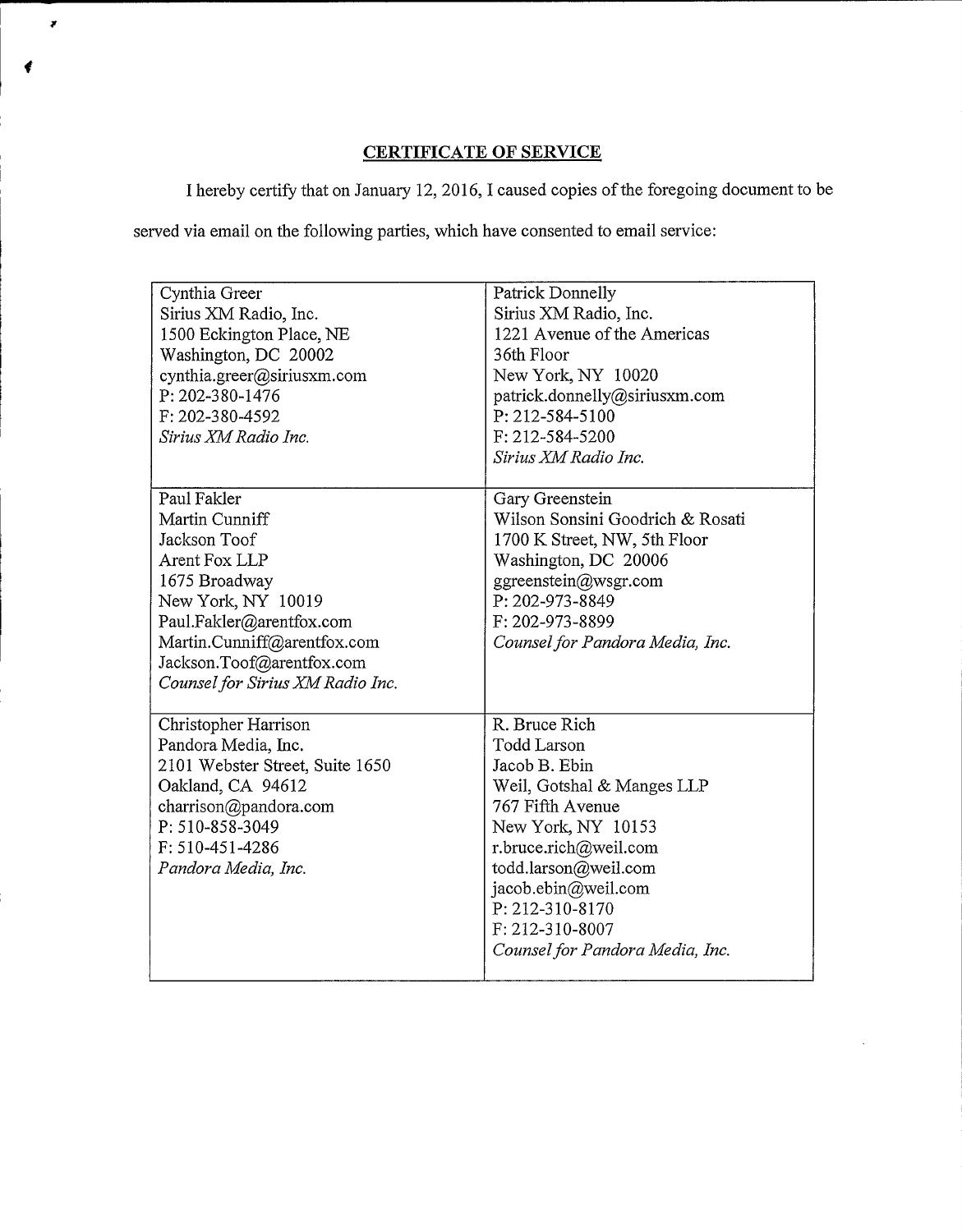| C. Colin Rushing<br><b>Bradley Prendergast</b><br>SoundExchange, Inc.<br>733 10th Street, NW, 10th Floor<br>Washington, DC 20001<br>crushing@soundexchange.com<br>bprendergast@soundexchange.com<br>P: 202-640-5858<br>F: 202-640-5883<br>SoundExchange | <b>Glenn Pomerantz</b><br>Kelly Klaus<br>Anjan Choundhury<br>Melinda LeMoine<br>Munger, Tolles & Olson LLP<br>355 S. Grand Avenue, 35th Floor<br>Los Angeles, CA 90071-1560<br>Glenn.Pomerantz@mto.com<br>Kelly.Klaus@mto.com<br>Anjan.Choudhury@mto.com<br>Melinda.LeMoine@mto.com<br>P: 213-683-9100 |
|---------------------------------------------------------------------------------------------------------------------------------------------------------------------------------------------------------------------------------------------------------|--------------------------------------------------------------------------------------------------------------------------------------------------------------------------------------------------------------------------------------------------------------------------------------------------------|
|                                                                                                                                                                                                                                                         | F: 213-687-3702<br>Counsel for SoundExchange                                                                                                                                                                                                                                                           |
| Catherine Gellis<br>P.O. Box 2477<br>Sausalito, CA 94966<br>cathy@cgcounsel.com<br>P: 202-642-2849<br>Counsel for College Broadcasters Inc.                                                                                                             | David Golden<br>Constantine Cannon LLP<br>1301 K Street, NW, Suite 13000N<br>Washington, DC 20004<br>dgolden@constantinecannon.com<br>P: 202-204-3500<br>F: 202-204-3501<br>Counsel for College Broadcasters Inc.                                                                                      |
| Harv Hendrickson, Chairman<br>Russ Hauth<br>3003 Snelling Avenue, North<br>Saint Paul, MN 55113<br>russh@salem.cc<br>hphendrickson@unwsp.edu<br>National Religious Broadcasters<br>Noncommercial Music License Committee                                | Jeffrey Jarmuth<br>Law Offices of Jeffrey Jarmuth<br>34 E Elm St<br>Chicago, IL 60611-1016<br>jeff.jarmuth@jarmuthlawoffices.com<br>P: 312-335-9933<br>F: 312-822-1010<br>Counsel for Accuradio                                                                                                        |
| William Malone<br>40 Cobbler's Green<br>205 Main Street<br>New Canaan, CT 06840<br>P: 203-966-4770<br>Malone@ieee.org<br>Counsel for Intercollegiate Broadcasting<br>System, Inc. and Harvard Radio<br>Broadcasting Co., Inc.                           | George Johnson<br>GEO Music Group<br>23 Music Square East, Suite 204<br>Nashville, TN 37203<br>george@georgejohnson.com<br>P: 615-242-9999<br><b>GEO</b> Music Group                                                                                                                                   |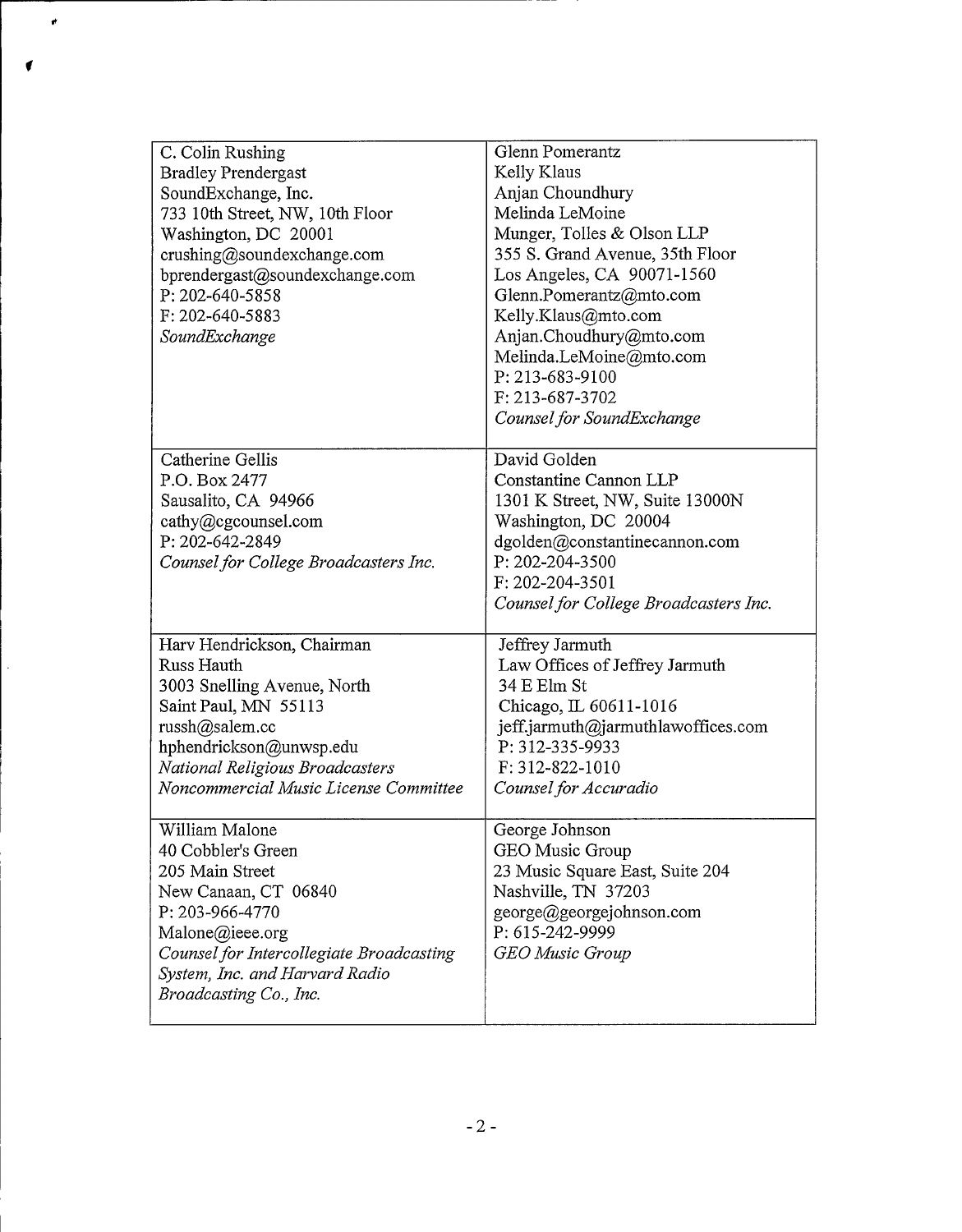| Donna K. Schneider                         | Mark Hansen                               |
|--------------------------------------------|-------------------------------------------|
| Associate General Counsel, Litigation & IP | John Thorne                               |
| iHeartMedia, Inc.                          | Evan Leo                                  |
| 200 E. Base Rd.                            | Kevin Miller                              |
| San Antonio, TX 78209                      | Scott Angstreich                          |
| DonnaSchneider@iheartmedia.com             | Igor Helman                               |
| P: 210-832-3468                            | Leslie Pope                               |
| F: 210-832-3127                            | Matthew Huppert                           |
| Counsel for iHeartMedia, Inc.              | Kellogg, Huber, Hansen, Todd, Evans       |
|                                            | $&$ Figel, P.L.L.C.                       |
|                                            | 1615 M Street, NW, Suite 400              |
|                                            | Washington, DC 20036                      |
|                                            | mhansen@khhte.com                         |
|                                            | jthorne@khhte.com                         |
|                                            | eleo@khhte.com                            |
|                                            | kmiller@khhte.com                         |
|                                            | chall@khhte.com                           |
|                                            | sangstreich@khhte.com                     |
|                                            | ihelman@khhte.com                         |
|                                            | lpope@khhte.com                           |
|                                            | mhuppert@khhte.com                        |
|                                            | P: 202-326-7900                           |
|                                            | F: 202-326-7999                           |
|                                            | Counsel for iHeartmedia, Inc.             |
| Kenneth Steinthal                          | David Oxenford                            |
| Joseph Wetzel                              | Wilkinson Barker Knauer, LLP              |
| King & Spaulding LLP                       | 2300 N Street, NW, Suite 700              |
| 101 Second Street, Suite 2300              | Washington, DC 20037                      |
| San Francisco, CA 94105                    | doxenford@wbklaw.com                      |
| ksteinthal@kslaw.com                       | P: 202-383-3337                           |
| jwetzel@kslaw.com                          | F: 202-783-5851                           |
| P: 415-318-1200                            | Counsel for National Association of       |
| F: 415-318-1300                            | <b>Broadcasters and Educational Media</b> |
| Counsel for the Corporation for Public     | Foundation                                |
| Broadcasting                               |                                           |
|                                            |                                           |

 $\mathbf{r}$ 

٠